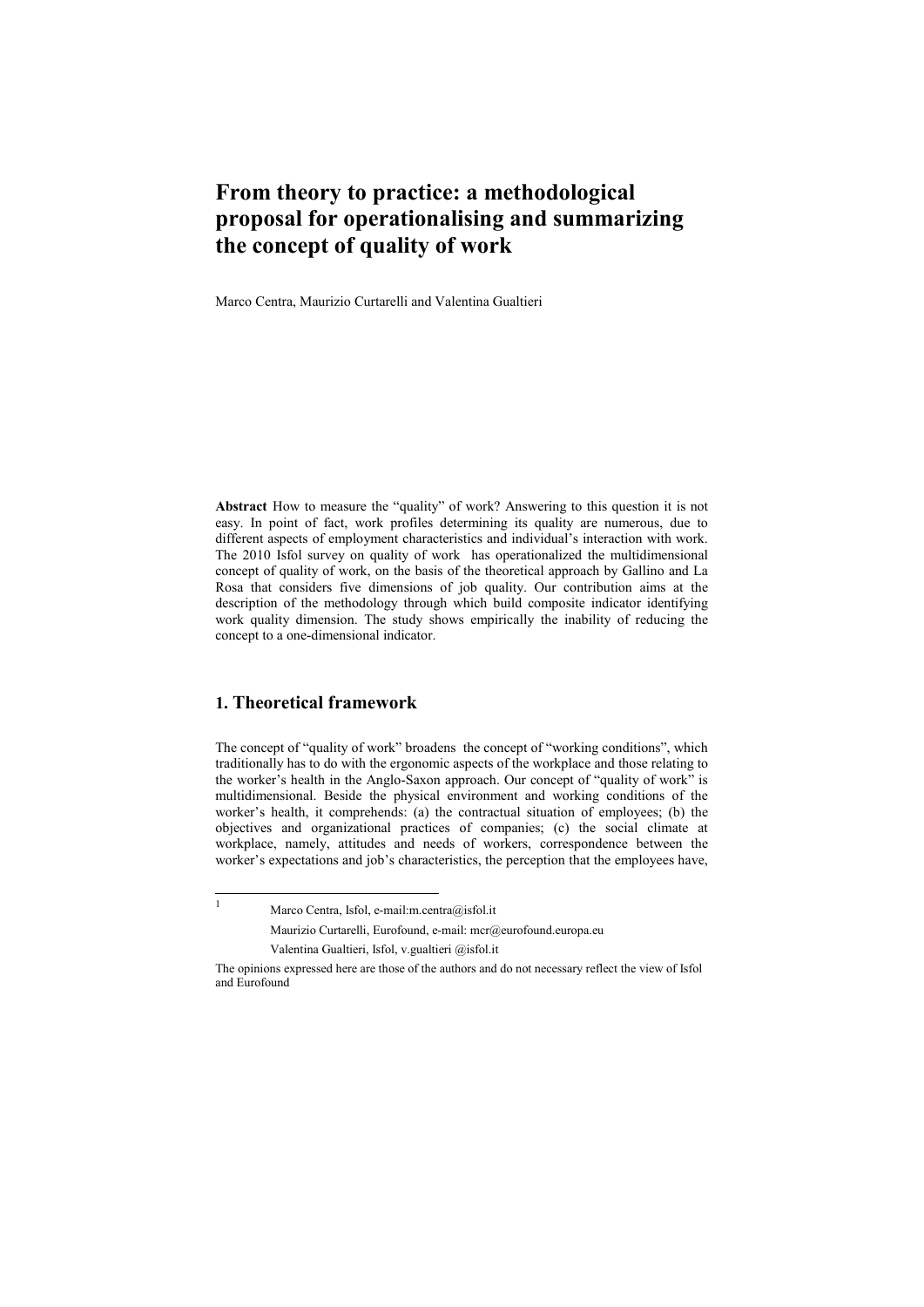in terms of satisfaction of their work and the possibility of developing their skills through vocational training activities.

In literature there is no unambiguous definition of quality of work, which is thus made explicit through the set of dimensions that compose it. In the Italian tradition of studies on working conditions, being Gallino and La Rosa its main authors, the concept of quality of work has been conceptualized through a multidimensional approach. Each of such dimensions is referred to a different category of needs of the individual and the correspondent level of satisfaction (Gallino, 1983; La Rosa, 1998; Isfol, 2004). The dimensions can be identified as follows: the ergonomic dimension; the complexity dimension; the autonomy dimension; the control dimension; the economic dimension. According to this approach, the concept of quality of work is open, namely it recognizes the opportunity of expanding and integrating the dimensions or individual aspects of work. It is characterised also by the absence of a hierarchy between the dimensions, not necessarily correlated and, indeed, mutually independent.

## **1 A methodological proposal for synthesizing the concept of quality of work**

The Third Isfol quality of work survey<sup>2</sup> was designed from the very beginning with the aim of using a multidimensional concept of quality of work built upon five independent dimensions.

At first, the five dimensions were operationalized in questionnaire's items and thereafter five orthogonal composite indicators were calculated. The methodology used for this purpose is shown in the following section.

Indicators of each dimension of quality of work are calculated empirically as a sum of the variables. Associating an increasing score to each variable in relation to the decreasing "quality" of the specific dimension<sup>3</sup> was the first step, after selecting and recoding the variables relating to each dimension<sup>4</sup>. Subsequently, scores associated to

-

<sup>&</sup>lt;sup>2</sup>Isfol carries out a periodical survey aimed at measuring the concept on quality of work in Italy. The survey is conducted every four years and its third round took place in 2010. The project is inspired to the European Working Conditions Survey carried out by the Eurofound. The survey has been conducted in its last round on a 5,000 units sample, and a three-stage sampling design (city, household, individuals) stratifying the units of the first stage. The sample is representative of the Italian employed population aged 15 years and more. In the estimation phase an estimator founded on model-assisted estimation theory, based on regression estimators, was developed. Regarding the estimation problem super-population models (Dorfman et al., 2000) have been used The constraint system was obtained from the estimates of LFS made by Istat in 2010.

<sup>&</sup>lt;sup>3</sup>The score is equal to one in the case of the dichotomic variable and enhances the modality that indicates poor quality of work, while in the case of polythomic variables the weight associated is defined in a rational way.

<sup>4</sup>*Economic dimension* (non standard employment contract; lack of employment contract or payment of social contributions; company that last year has made staff reductions; perception of job insecurity; perception of the possibility of dismissal or salary reduction; low income). *Ergonomic dimension* (lack of computer-use at work; use of machinery/automated systems; heaviness of work in terms of physical effort; stressful job; presence of discrimination against at the workplace; episodes of violation of rights at the workplace; episodes of sexual harassment at the workplace; health risk due to the job; diseases or injuries caused by work; involuntary parttime; night shifts; work on weekends; inflexible working time; difficulties in reconciling work and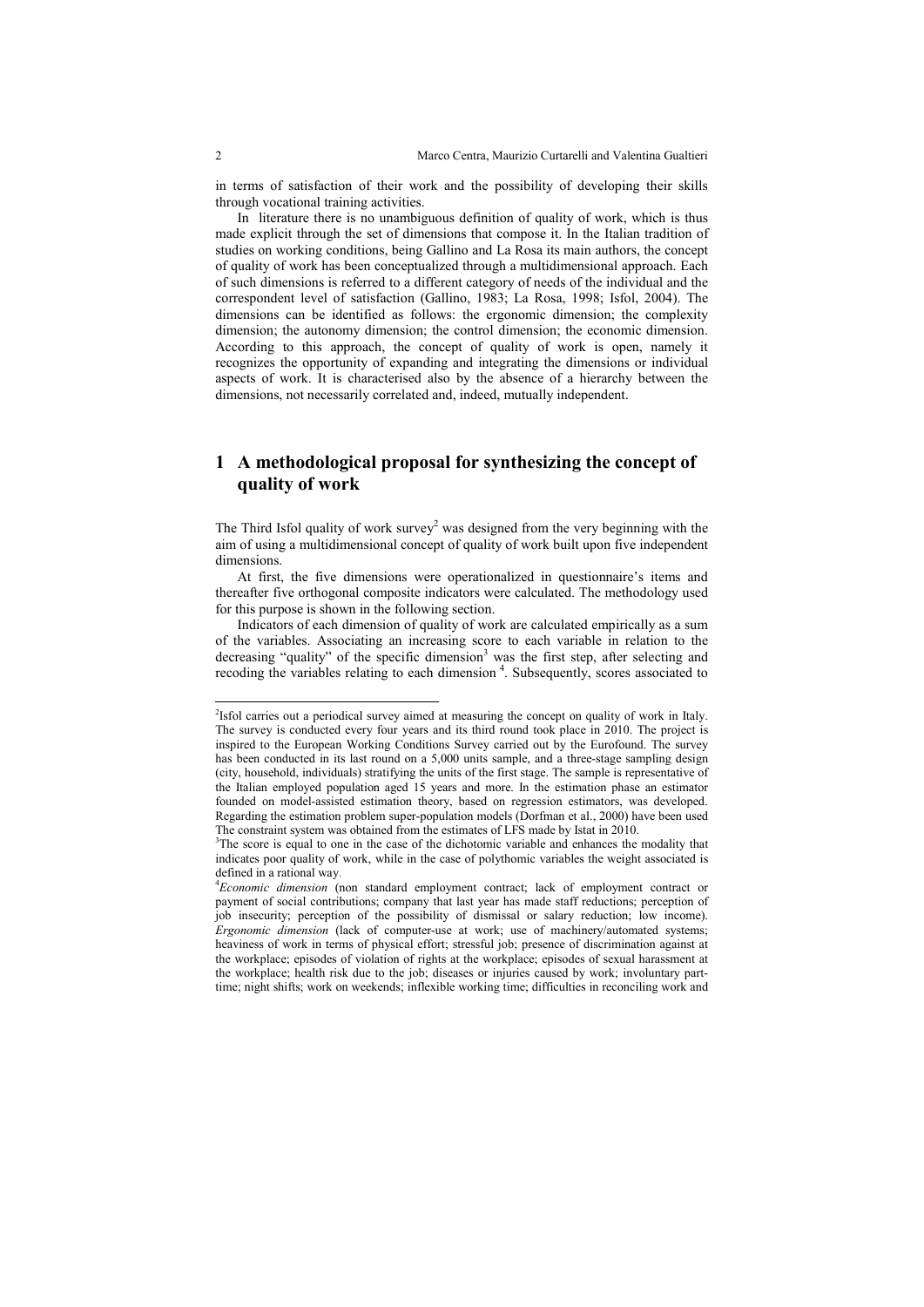each variable have been summed for each dimension. The outcome of such a process has been the building of five synthetic indicators, each representing a different dimension of the quality of work. Variation of indicators depends upon the number and type of variables (dichotomic or polythomic variables).

Since the literature of reference, as described above, considers the dimensions of the quality of work among them conceptually unrelated, a central aspect of the methodology implemented is the assessment of the degree of correlation between composite indicators. Correlation analysis performed shows both the validity of the theoretical conceptualization, and the accuracy of the operationalization, and in particular, those aspects regarding measurement issues, confirming the reduced bond between indicators. The results, in fact, show that any of the dimensions is strongly correlated with the others (Tab. 1). However, in order to make subsequent analysis most accurate, considering each dimension totally uncorrelated with others, synthetic indicators were statistically orthogonal transformed, operationalizing the theoretical paradigm for data analysis. To this purpose, a Principal Components Analyses (PCA) has been carried out in order to extract all of the factors generated. All the information produced by the dimensions built before multivariate analysis has been maintained, with the advantage of having turned the dimensions in orthogonal factors.

|  |  |  |  |  |  | <b>Table 1.</b> Pearson's correlation matrix between the dimensions of quality of work |  |  |  |
|--|--|--|--|--|--|----------------------------------------------------------------------------------------|--|--|--|
|--|--|--|--|--|--|----------------------------------------------------------------------------------------|--|--|--|

|            | Economic | Ergonomic | Complexity | Autonomy | Control |
|------------|----------|-----------|------------|----------|---------|
| Economic   | 1.000    | 0.127     | 0.348      | 0.259    | 0.209   |
| Ergonomic  |          | 1.000     | 0.236      | 0.182    | 0.114   |
| Complexity |          |           | 1.000      | 0.266    | 0.230   |
| Autonomy   |          |           |            | 1.000    | 0.317   |
| Control    |          |           |            |          | 1.000   |

Source: Elaboration on data from Third survey on the quality of work in Italy -Isfol

**Table 2.** Pearson's correlation matrix between the dimensions of quality of work "rough" and orthogonal factors obtained from PCA

|                   | Orthogonal composite indicators |          |          |          |          |  |  |
|-------------------|---------------------------------|----------|----------|----------|----------|--|--|
| <i>Dimensione</i> | Factor 1                        | Factor 2 | Factor 3 | Factor 4 | Factor 5 |  |  |
| Economic          | 0.050                           | 0.089    | 0.975    | 0.114    | 0.163    |  |  |
| Ergonomic         | 0.989                           | 0.044    | 0.048    | 0.079    | 0.106    |  |  |
| Complexity        | 0.113                           | 0.101    | 0.167    | 0.115    | 0.967    |  |  |
| Autonomy          | 0.083                           | 0.151    | 0.115    | 0.972    | 0.114    |  |  |
| Control           | 0.045                           | 0.979    | 0.088    | 0.148    | 0.098    |  |  |

Source: Elaboration based on data from the Third survey on the quality of work in Italy -Isfol

-

In table 2 the correlation matrix between the original dimensions and factors originating from PCA is displayed. Finally, the five factors, renamed according to the

non-work commitments). *Complexity dimension* (perception of worsening of career development; skills and educational mismatch; lack of training courses in the last year; lack of career development; perception of miss-appreciation at work; lack of motivation). *Autonomy dimension* (prevalence of repetitive tasks; the pace of work depends on the direct monitoring of a supervisor; the work does not respect precise quality standards or does not provide a personal assessment of quality; lack of people to supervise; worsening perception of the autonomy degree). *Control dimension* (unable to choose: strategies and goals to be achieved, work methods and techniques, program of own activities, order of the tasks of work; to work in a team that cannot plan and organize the work; work under direct supervision of a superior; inability to decide: when to take a break or a permit of few hours off work; lack of complex tasks on the job).